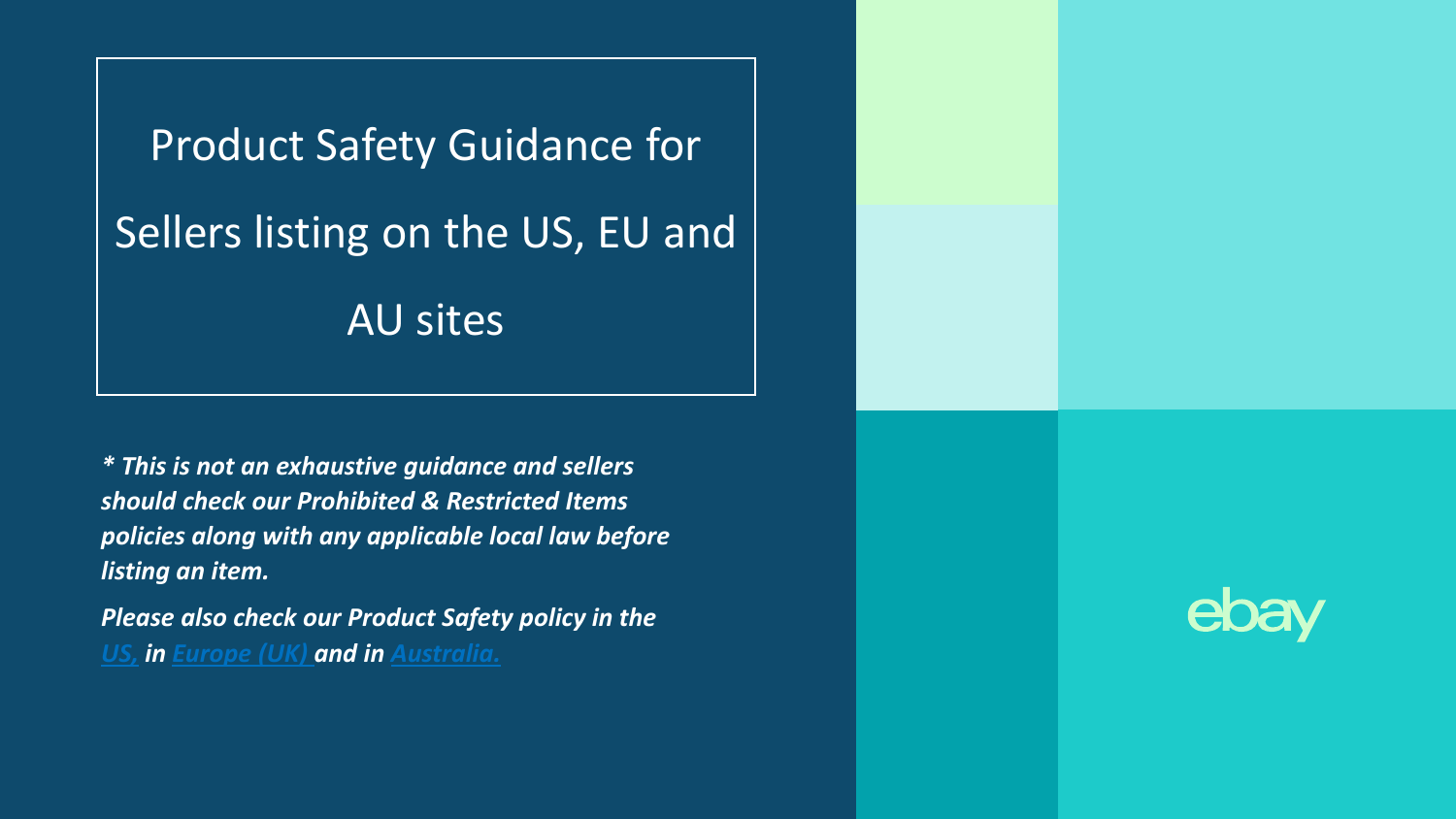#### Introduction

Regulatory Authorities have identified the below products with high level of non-compliance with mandatory standards:

- **1. [Babies and Children](#page-3-0) Products**
- **2. [Toys](#page-4-0)**
- **3. [Child Car Safety Seats](#page-5-0)**
- **4. [Laser Pointers](#page-6-0)**
- **5. Health [Products](#page-7-0)**
- **6. [Cosmetics](#page-8-0)**
- **7. [Batteries](#page-9-0)**
- **8. [Carbon Monoxide](#page-10-0) Detector Alarms**
- **9. [Christmas Lights](#page-11-0)**
- **10. [Condoms](#page-12-0)**
- **11. [Bean bags](#page-13-0)**
- **12. [Airbags](#page-14-0)**
- **[13.Other Products](#page-15-0)**
- **[14.UK Electrical Equipment and Environmental Regulation](#page-17-0)**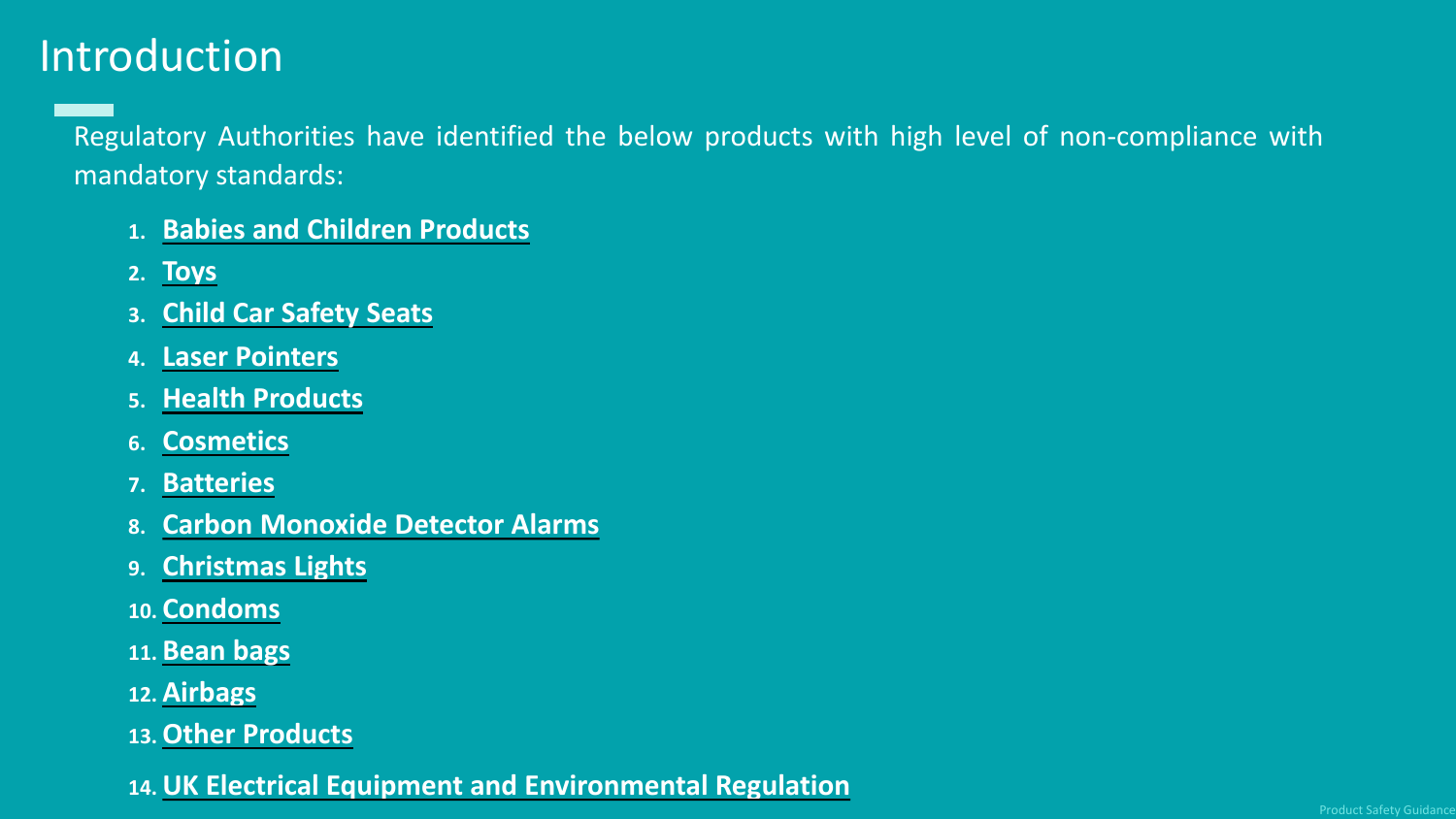- In this document, you can find some guidelines from government agencies to ensure your product complies with the applicable mandatory standards.
- The **BLUE [GUIDE](https://eur-lex.europa.eu/legal-content/EN/TXT/?uri=CELEX%3A52016XC0726%2802%29)** explains EU product rules and helps businesses and national inspectors apply these rules across different sectors and throughout the single market.
- In addition, please make sure that you are not listing products recalled by authorities. For information regarding recalled product, please visit the following webpages:
	- **Global**: [https://globalrecalls.oecd.org](https://globalrecalls.oecd.org/)
	- **US :** <https://www.cpsc.gov/Recalls>
	- > **EU**[: https://ec.europa.eu/consumers/consumers\\_safety/safety\\_products/rapex/alerts/?eve nt=main.search&lng=en](https://ec.europa.eu/consumers/consumers_safety/safety_products/rapex/alerts/?event=main.search&lng=en)
	- **UK:** [The Chartered Trading Standards Institutes Business Companion](https://www.businesscompanion.info/)
	- **AU** : <https://www.productsafety.gov.au/recalls>

Please also visit ACCC's [webpage](https://www.productsafety.gov.au/product-safety-laws/compliance-surveillance/selling-online) to get general information about the online sale of products to Australia and to ensure that your product complies with Australian product safety laws and standards. Please also make sure that you are not listing products that are [permanently banned](https://www.productsafety.gov.au/product-safety-laws/safety-standards-bans/product-bans) in Australia.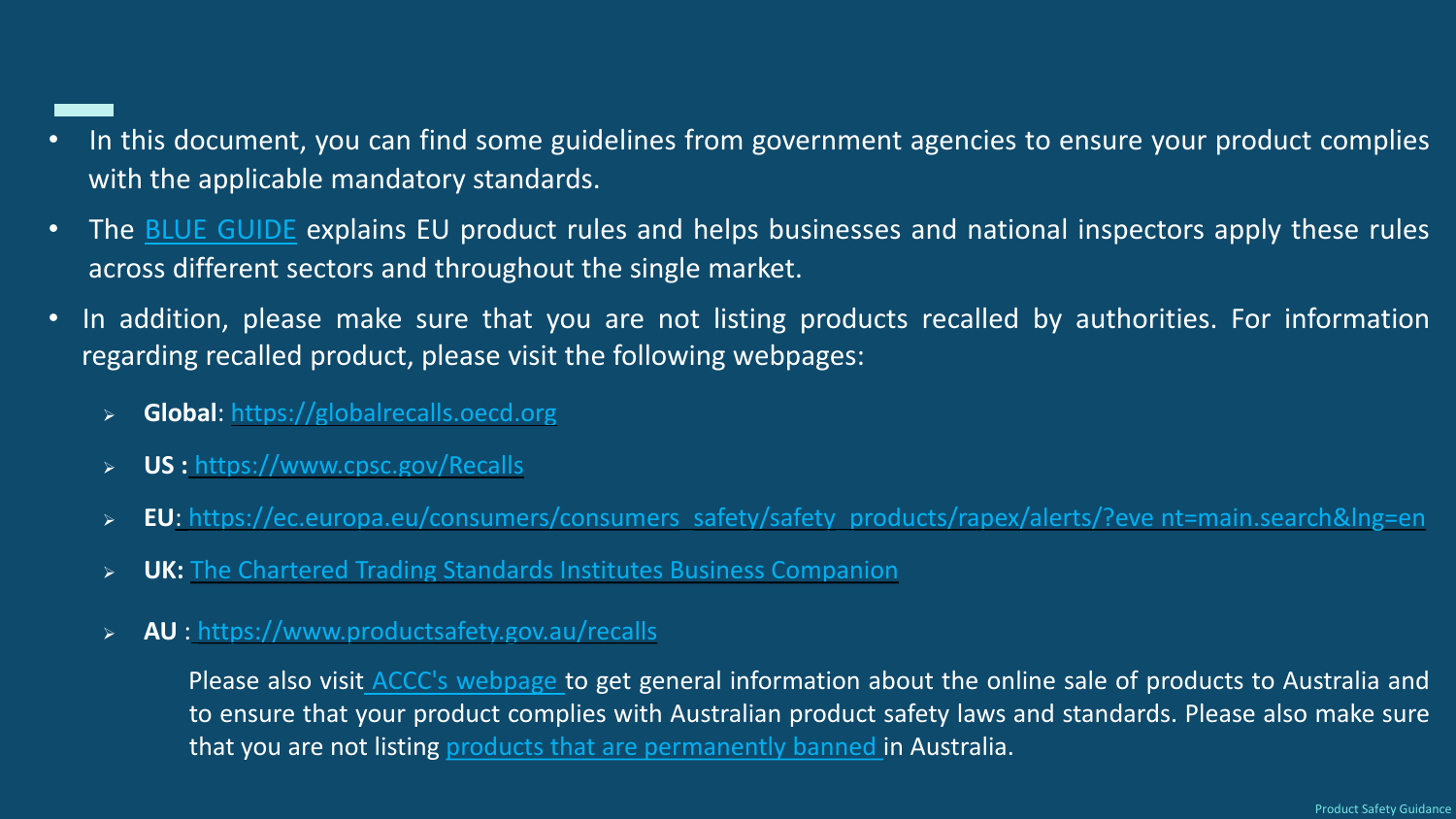### **1. Babies and Children Products**

<span id="page-3-0"></span>

| <b>General</b><br>requirements                                    | Cot bumpers and baby sleepers claiming to prevent or reduce the chance of SIDS ("Sudden Infant Death Syndrome)" are globally<br>prohibited on eBay.<br>Lullabytrust: parents should remove cot bumpers<br>Rospa: baby sleep positioners<br><b>FDA Sleep Positioners and Risk of Suffocation</b>                                                                                                                                                                                                                                                                                                                                                                                                                                                                                                                          |
|-------------------------------------------------------------------|--------------------------------------------------------------------------------------------------------------------------------------------------------------------------------------------------------------------------------------------------------------------------------------------------------------------------------------------------------------------------------------------------------------------------------------------------------------------------------------------------------------------------------------------------------------------------------------------------------------------------------------------------------------------------------------------------------------------------------------------------------------------------------------------------------------------------|
| <b>Specific</b><br>requirements for the <sup>"</sup><br><b>US</b> | If you are listing any product related to toddlers, please make sure that they meet the specific mandatory standards.<br><b>CPSC Durable Infant or Toddler Products</b>                                                                                                                                                                                                                                                                                                                                                                                                                                                                                                                                                                                                                                                  |
| <b>Specific</b><br>requirements<br>for the EU/UK                  | If you are listing products like baby walkers, bunk beds, child sleepwear or other products related to children, please make sure that<br>they meet the specific mandatory standards.<br>Childsafetyeurope: Product Safety Guide pdf                                                                                                                                                                                                                                                                                                                                                                                                                                                                                                                                                                                     |
| <b>Specific</b><br>requirements for AU                            | If you are listing products like baby bath aids, baby dummies, baby walkers, prams, baby walkers, household cots or any product related<br>to babies, please make sure that they are compliant with mandatory standards and that they are properly labelled.<br>Keeping Baby Safe A Guide To Infant And Nursery Products<br>Guide on mandatory safety standards for Baby and Nursery products are available in English, Chinese and Vietnamese:<br>And Nursery Products Australian Mandatory Safety Standards<br>Guide on mandatory safety standards for Household cots<br>on mandatory safety standards for prams and strollers<br>on mandatory safety standards for baby dummies and dummy chains<br>Guide on mandatory safety standards for children's nightwear<br>Guide on mandatory safety standards for bunk beds |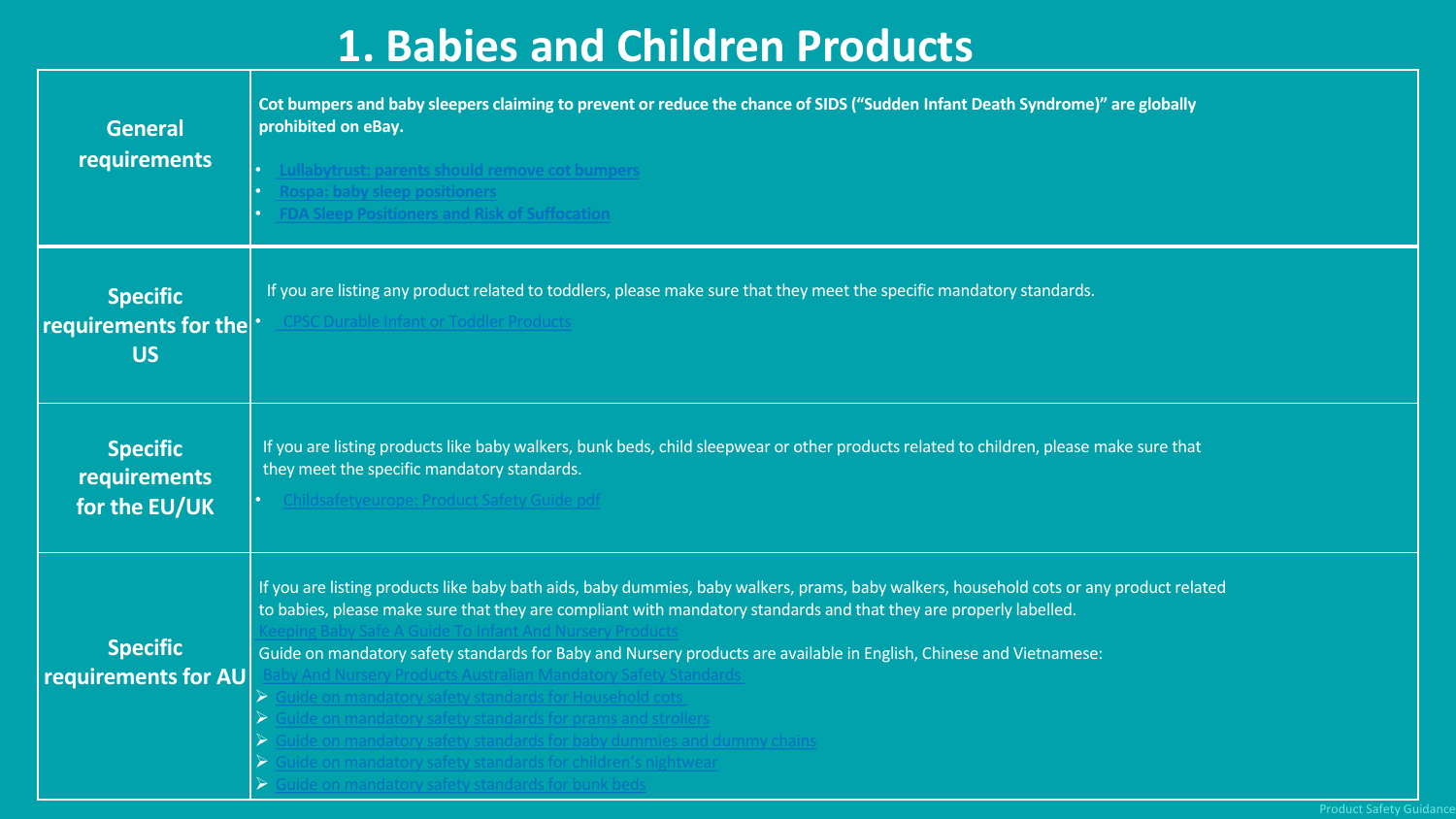## 2. Toys

<span id="page-4-0"></span>

| <b>General</b><br>requirements                   | Toys reported unsafe by the authorities (RAPEX, ACCC, OECD, ) are globally prohibited on eBay.<br>Toys containing DEHP in children's plastic products are permanently banned worldwide.<br><b>Examples of recalled products:</b><br><b>Squeezoos Tuf-Tuf Tusks Rapex alert</b><br><b>Masha and the bear Rapex alert</b><br>Star Wars Executioner Trooper costume Rapex alert<br>Please also note that water expanding balls/ water beads are extremely dangerous for kids and are globally prohibited in the "Toy"<br>category and must not be marketed as toys for children.<br><b>ACCC Dangers of Water Expanding Balls</b> |
|--------------------------------------------------|-------------------------------------------------------------------------------------------------------------------------------------------------------------------------------------------------------------------------------------------------------------------------------------------------------------------------------------------------------------------------------------------------------------------------------------------------------------------------------------------------------------------------------------------------------------------------------------------------------------------------------|
| <b>Specific</b><br>requirements for<br>the US    | Toys must comply with ASTM F963 - Standard Consumer Safety Specification for Toy Safety.<br><b>Toy Association Safety Standards</b>                                                                                                                                                                                                                                                                                                                                                                                                                                                                                           |
| <b>Specific</b><br>requirements<br>for the EU/UK | Toys must comply with the EU Toy Safety Directive.<br><b>UK Business Companion Guide for toys</b><br><b>EC Europa Toys Safety</b><br><b>EC Europa Placing on the EU market</b>                                                                                                                                                                                                                                                                                                                                                                                                                                                |
| <b>Specific</b><br>requirements for<br><b>AU</b> | Toys containing beads, yo-yo water balls, small high-powered magnets and DEHP in children's plastic products are<br>permanently banned in Australia.<br>Toys must be properly labelled and comply with the mandatory safety standards.<br>Guide on mandatory safety standards for toys in English, Chinese and Vietnamese: Australian Safety Standards<br>Here for more specific information regarding toys for children up to 36 months.                                                                                                                                                                                     |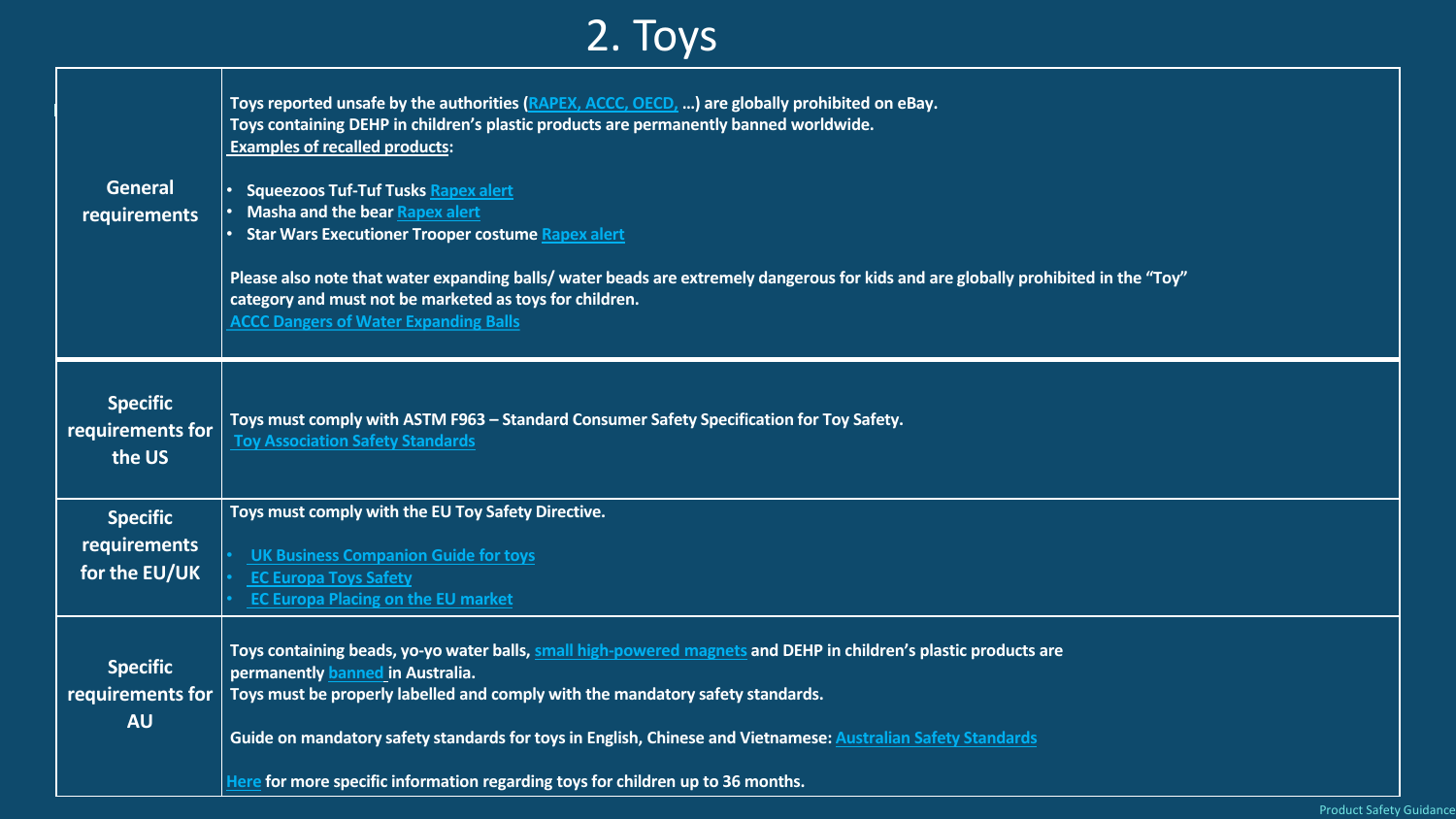## 3. Child Car Safety Seats

<span id="page-5-0"></span>

| <b>General</b><br>requirements                   | Child seats, made of fabric offer "almost no protection" and are globally prohibited on eBay.                                                                                                                                                                                                    |
|--------------------------------------------------|--------------------------------------------------------------------------------------------------------------------------------------------------------------------------------------------------------------------------------------------------------------------------------------------------|
| <b>Specific</b>                                  | Child car safety seats must comply with Federal Motor Vehicle Safety Standard (FMVSS) No. 213.                                                                                                                                                                                                   |
| requirements for                                 | • NHTSA Regulation                                                                                                                                                                                                                                                                               |
| the US                                           | • eBay Policy                                                                                                                                                                                                                                                                                    |
| <b>Specific</b><br>requirements<br>for the EU/UK | Compliant child car seat must:<br>• conform to the ECE Regulation ECE 44/04 or ECE R44-03 (this is marked on a label on the seat), or<br>• is approved under R129 (also known as i-Size)<br>Please visit this guidance published by the UNECE.<br><b>EBay's Product safety policy for the UK</b> |
| <b>Specific</b>                                  | Child car safety seats must comply with AS/NZS 1754 standards.                                                                                                                                                                                                                                   |
| requirements for                                 | • ACCC Child Restraints for motor vehicles                                                                                                                                                                                                                                                       |
| <b>AU</b>                                        | • EBay's Product safety policy for Australia                                                                                                                                                                                                                                                     |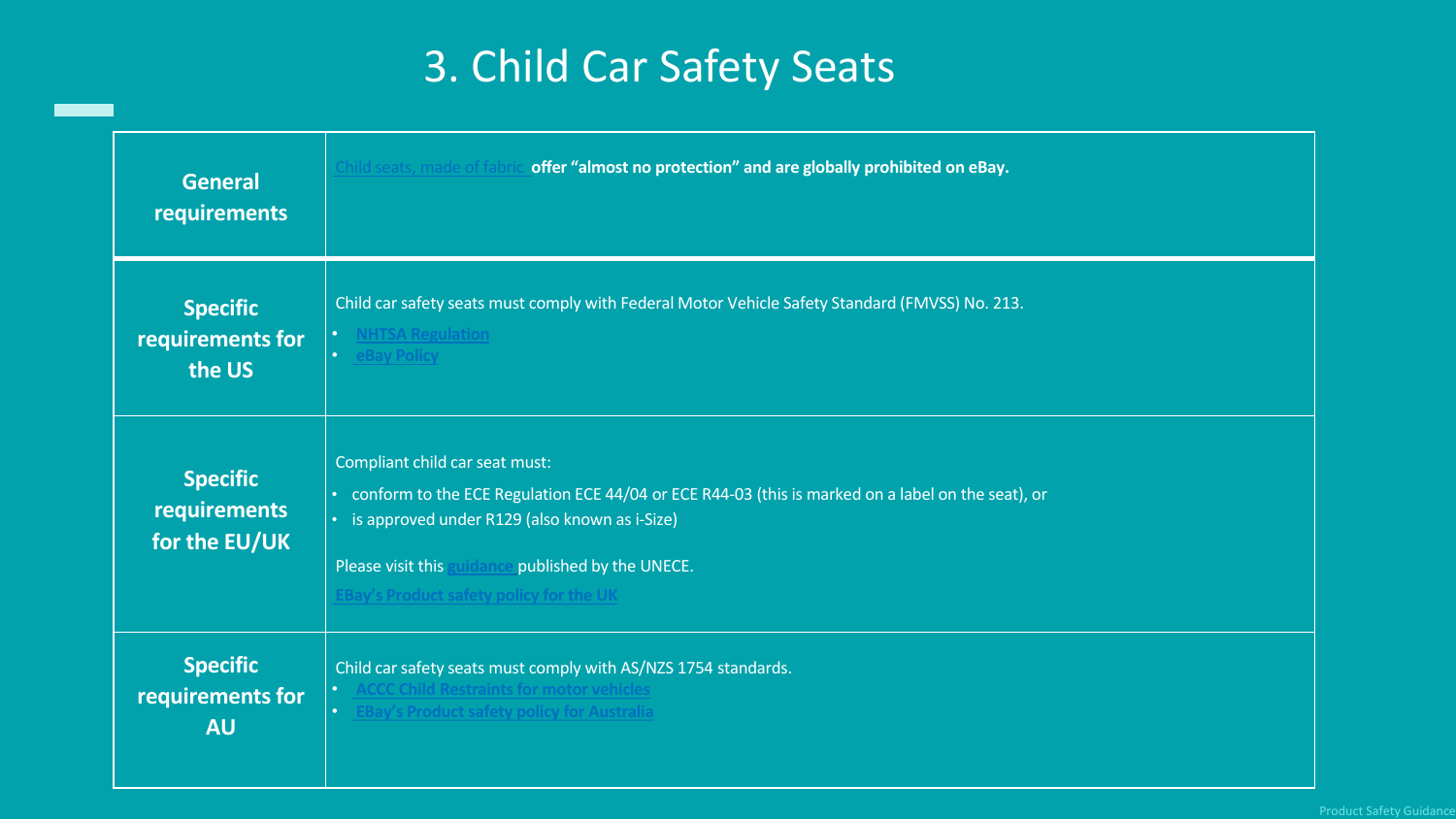#### 4. Laser Pointers

<span id="page-6-0"></span>

| <b>General</b><br><b>requirements</b>                | Laser pointers are extremely dangerous for kids. They cannot be marketed as a toy and are globally prohibited in<br>the "Toys & Hobbies" category.                                                                                                                                                                          |
|------------------------------------------------------|-----------------------------------------------------------------------------------------------------------------------------------------------------------------------------------------------------------------------------------------------------------------------------------------------------------------------------|
| <b>Specific</b><br>requirements<br>for the US        | Laser pointers with output power greater than 5 milliwatts (mW) are prohibited in the US.<br>Please visit_this guidelines on FDA's website.                                                                                                                                                                                 |
| <b>Specific</b><br>requirements<br>for the EU<br>/UK | Laser pointers with output power greater than 1 milliwatts (mW) are prohibited in the EU.<br>Exception in Switzerland: all laser pointers are illegal except Class 1 laser pointers.<br>$\bullet^\circ$<br><b>Laser Pointer Safety EU</b><br>eBay's Product safety policy for the UK<br>eBay's Product safety policy for DE |
| <b>Specific</b><br>requirements<br>for AU            | Laser pointers with an output greater than 1 milliwatt (mW) are prohibited in AU.<br><b>• Laser Pointer Safety AU</b><br>eBay's Product safety policy for AU<br>$\bullet$                                                                                                                                                   |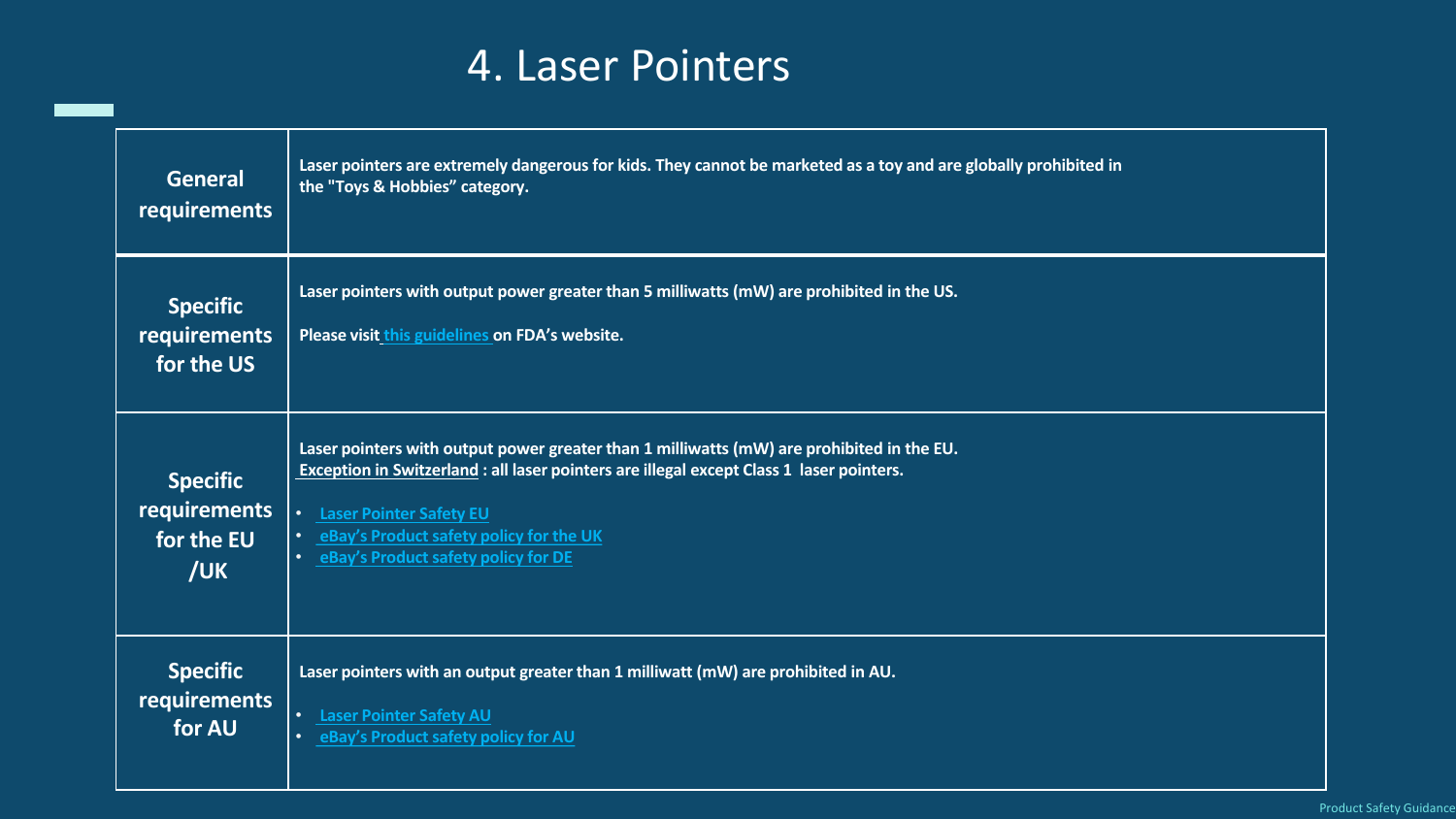#### 5. Health Products

<span id="page-7-0"></span>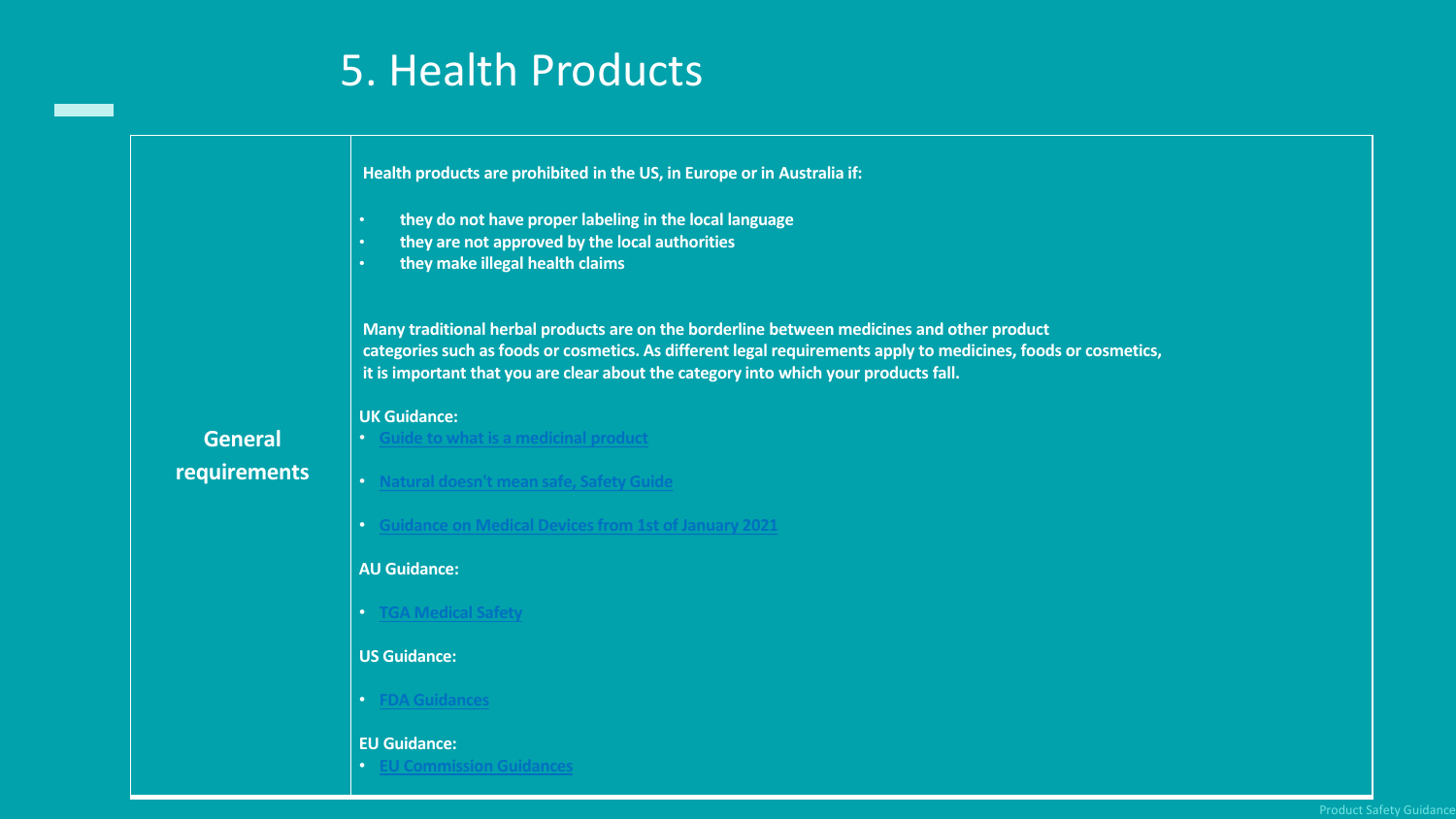#### 6. Cosmetics

<span id="page-8-0"></span>

| Specific requirements<br>for the US    | Cosmetic products are regulated by the Food and Drugs Administration (FDA) through different laws:<br>Federal Food Drugs and Cosmetic Act (FD&C) of 1938, as amended,<br>$\bullet$<br><b>Fair Packaging and Labeling Act.</b><br>$\bullet$<br><b>FDA Cosmetics Regulation</b>                        |
|----------------------------------------|------------------------------------------------------------------------------------------------------------------------------------------------------------------------------------------------------------------------------------------------------------------------------------------------------|
| Specific requirements<br>for the EU/UK | EU: Cosmetics must comply with the EU Regulation No 1223/2009 on cosmetic products : Please see this guidance<br>UK: Please see the UK Business Companion Cosmetic products Guide                                                                                                                    |
| Specific requirements<br>for AU        | Cosmetics must comply with the mandatory standard prescribing the requirements the labelling of cosmetic<br>products.<br>• https://www.productsafety.gov.au/products/health-lifestyle/cosmetics<br>http://www.nicnas.gov.au/<br>$\bullet$<br><b>ACCC Cosmetics Ingredient Labelling</b><br>$\bullet$ |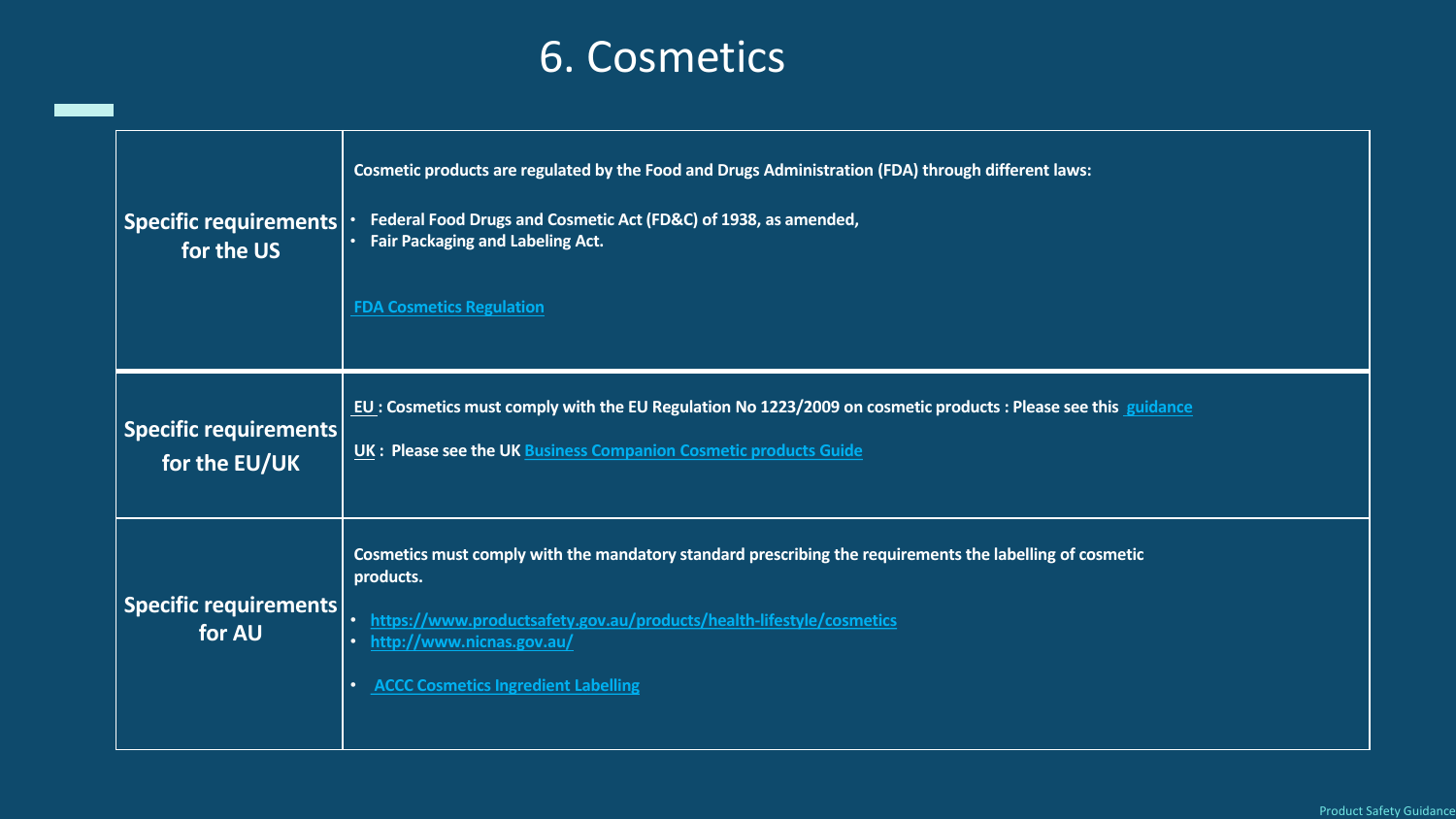#### 7. Batteries

<span id="page-9-0"></span>

|                                | Lithium batteries are hazardous products, they must meet all the applicable provisions of the Dangerous Goods Regulations (DGR) when shipped by<br>air.                                 |
|--------------------------------|-----------------------------------------------------------------------------------------------------------------------------------------------------------------------------------------|
| <b>General</b><br>requirements | <b>More information: IATA Lithium Battery Guidance</b><br>Button Batteries may create safety issues as Tiny batteries may be a Big danger, for more safety information follow this link |
|                                |                                                                                                                                                                                         |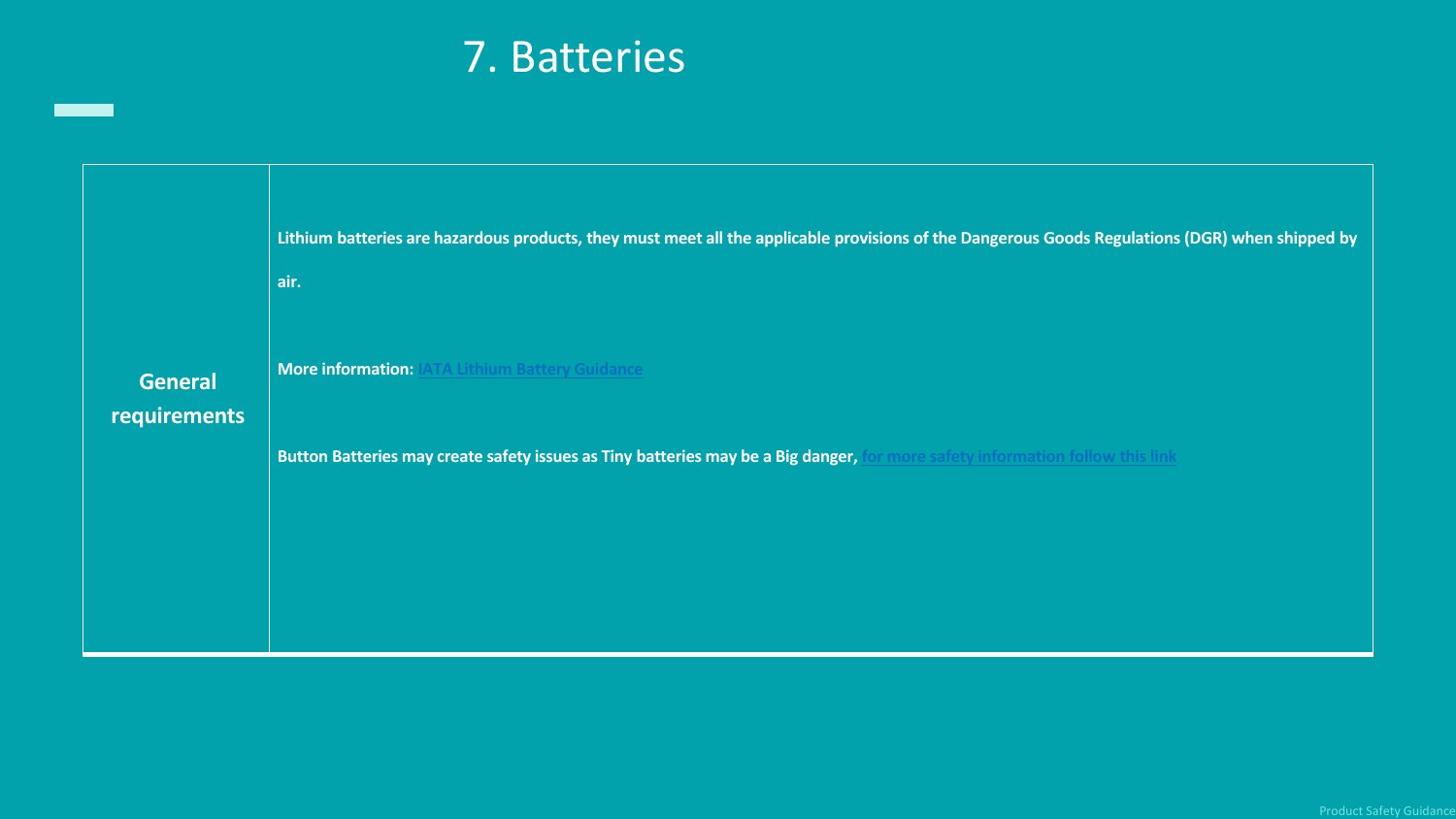#### 8. Carbon Monoxide /Smoke Detector Alarms

<span id="page-10-0"></span>

| <b>General</b><br>requirements                | Unsafe CO alarms reported by authorities (RAPEX, ACCC, OECD,) or by independent bodies (i.e. Which?) are globally<br>prohibited on eBay.<br><b>Examples:</b><br>X-Sense CO03D Reported by Which?<br><b>Mudder Carbon Monoxide Alarm</b><br>$\bullet$<br>Aico Ei208 Reported by Which?<br>$\bullet$<br><b>Reported</b><br><b>DETC-01 Rapex Alert</b><br>$\bullet$<br><b>Binwo Carbon Monoxide Alarm</b><br>$\bullet$<br>Digoo DG-SA10 Reported by Which?<br>$\bullet$<br><b>Reported</b><br>WiFi Smoke Alarm Fire Protection Smoke Detector Alarm Home Security<br>$\bullet$<br><b>ATZ Saviour Carbon Monoxide Alarm</b><br><b>System Reported by Which?</b><br>$\bullet$<br><b>Reported</b> |
|-----------------------------------------------|---------------------------------------------------------------------------------------------------------------------------------------------------------------------------------------------------------------------------------------------------------------------------------------------------------------------------------------------------------------------------------------------------------------------------------------------------------------------------------------------------------------------------------------------------------------------------------------------------------------------------------------------------------------------------------------------|
| <b>Specific requirements</b><br>for the US    | Carbon monoxide /smoke alarms must comply with the US standards (UL2034)<br>https://standardscatalog.ul.com/standards/en/standard_2034                                                                                                                                                                                                                                                                                                                                                                                                                                                                                                                                                      |
| <b>Specific requirements</b><br>for the EU/UK | Carbon monoxide /smoke alarms must comply with EU safety standard (EN 50291). Proper tests of the alarm must have been<br>performed and it should last at least 3 months.<br><b>Sensors, actuators and alarms</b>                                                                                                                                                                                                                                                                                                                                                                                                                                                                           |
| <b>Specific requirements</b><br>for AU        | There is no specific standard in Australia that covers the design and manufacture of CO/smoke alarms for domestic premises.<br>However, it is recommended to only list carbon monoxide alarm certified to EN50291 or UL2034.<br>https://www.esv.vic.gov.au/gas-technical-information-sheets/36-carbon-monoxidealarms-for-domestic-use/<br>https://electricalconnection.com.au/should-silent-killer-raise-alarm/<br>https://www.chaseandtyler.org.au/gas-safety/about- carbon-monoxide-alarms/                                                                                                                                                                                               |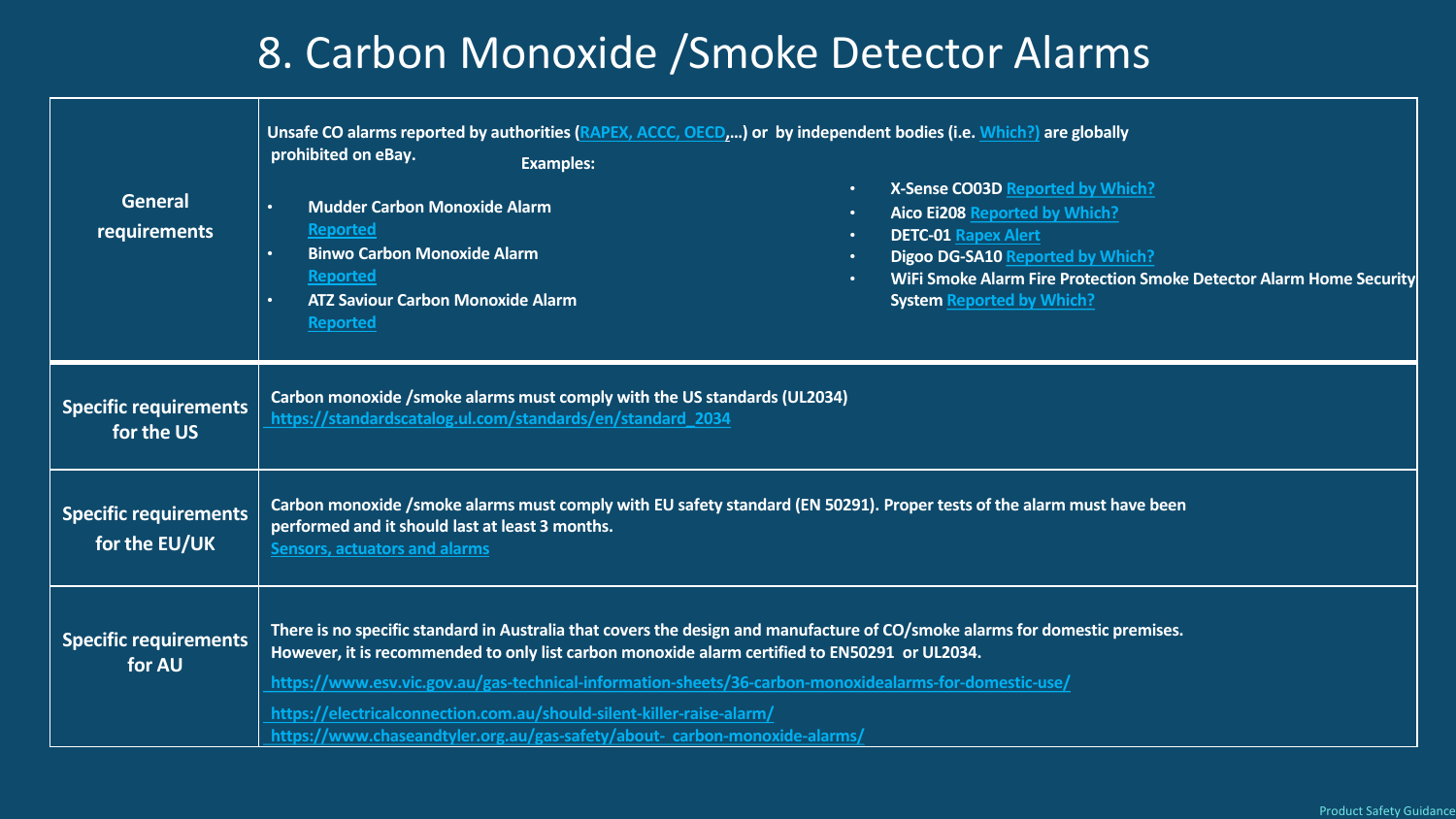## 9. Christmas Lights

<span id="page-11-0"></span>

| <b>General</b><br>requirements                   | Recalled Christmas lights are prohibited on eBay.<br><b>Examples of recalled Christmas lights:</b><br>Rapex alert<br>Rapex alert<br>$\bullet$                                                                                                                                           |
|--------------------------------------------------|-----------------------------------------------------------------------------------------------------------------------------------------------------------------------------------------------------------------------------------------------------------------------------------------|
| <b>Specific</b><br>requirements for<br>the US    | Christmas lights must comply with UL standards.<br>https://www.cpsc.gov/Business--Manufacturing/Business-Education/Business-Guidance/Household-Electrical-Products/Seasonal-and-Decorative-<br>Lighting-Products<br>https://industries.ul.com/news/bulletin-decorative-lighting-strings |
| <b>Specific</b><br>requirements<br>for the EU/UK | Christmas lights must comply with the Low Voltage Directive and the relevant European standard EN 60598.<br><b>Christmas Lights Safety</b>                                                                                                                                              |
| <b>Specific</b><br>requirements for<br><b>AU</b> | Christmas lights must have the Regulatory compliance mark:<br>Please also note that sky lanterns are permanently banned in Australia.<br><b>Christmas Lights Safety</b><br><b>Electrical Appliances and Equipment Safety</b><br><b>Sky Lanterns Ban-lanterns</b>                        |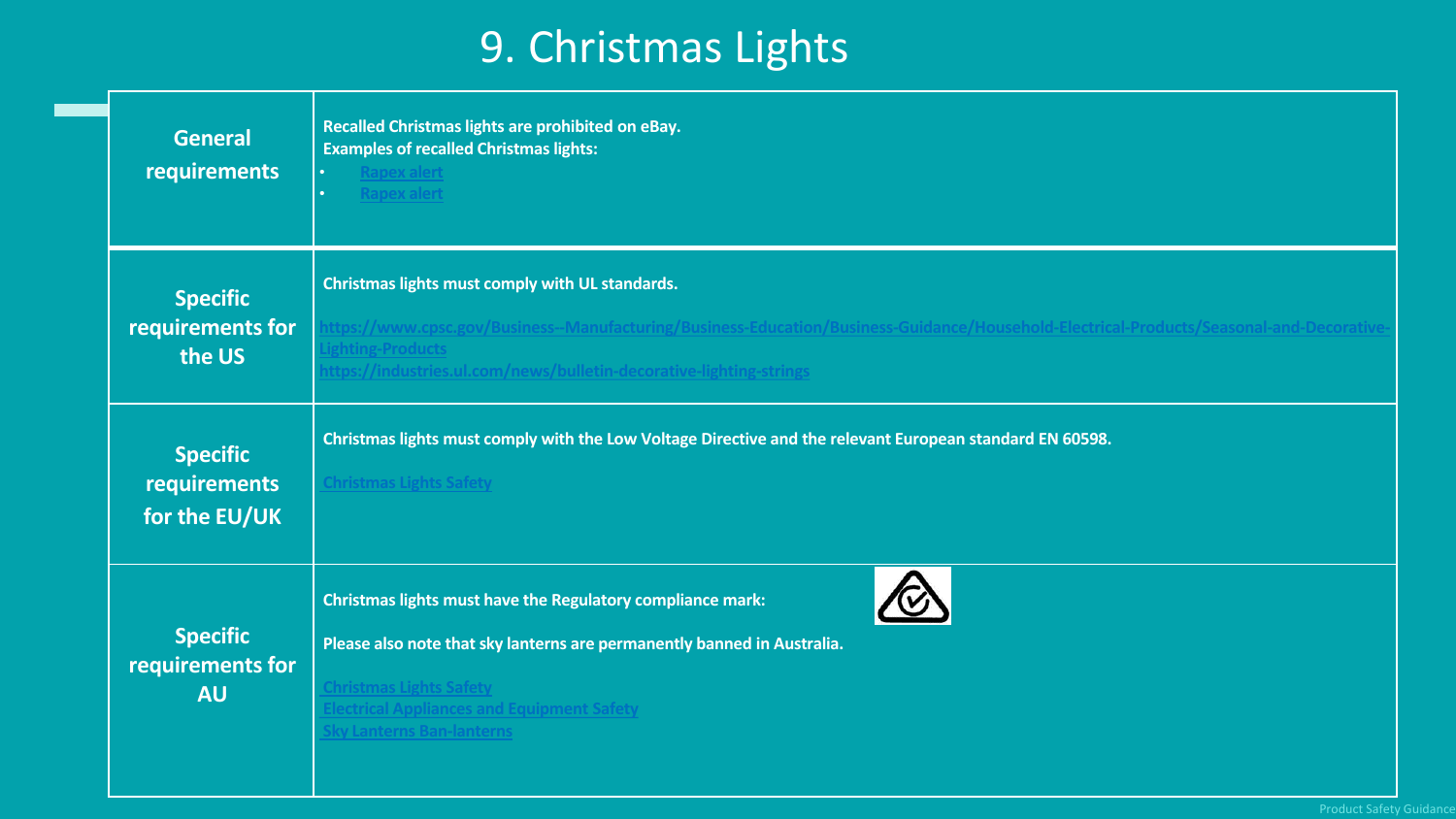#### 10. Condoms

<span id="page-12-0"></span>

| <b>General</b><br>requirements                   | Condoms are medical devices and must be sold in a proper packaging. They must be listed on eBay with its box<br>and its instructions. Condoms without a proper box are globally prohibited on eBay. |
|--------------------------------------------------|-----------------------------------------------------------------------------------------------------------------------------------------------------------------------------------------------------|
| <b>Specific</b><br>requirements for<br>the US    | Condoms intended for sale or distribution within the US must be conform with FDA regulations.<br>https://www.fda.gov/medical-devices/medical-device-safety                                          |
| <b>Specific</b><br>requirements for<br>the EU/UK | Condoms intended for sale or distribution within the European Union must carry the CE mark.<br><b>What is behind the Certification</b>                                                              |
| <b>Specific</b><br>requirements for<br><b>AU</b> | Listings of condoms must include the ARTG Licence ID from the Australian Register of Therapeutic Goods.<br>https://www.tga.gov.au/behind-news/regulation-medical-devices                            |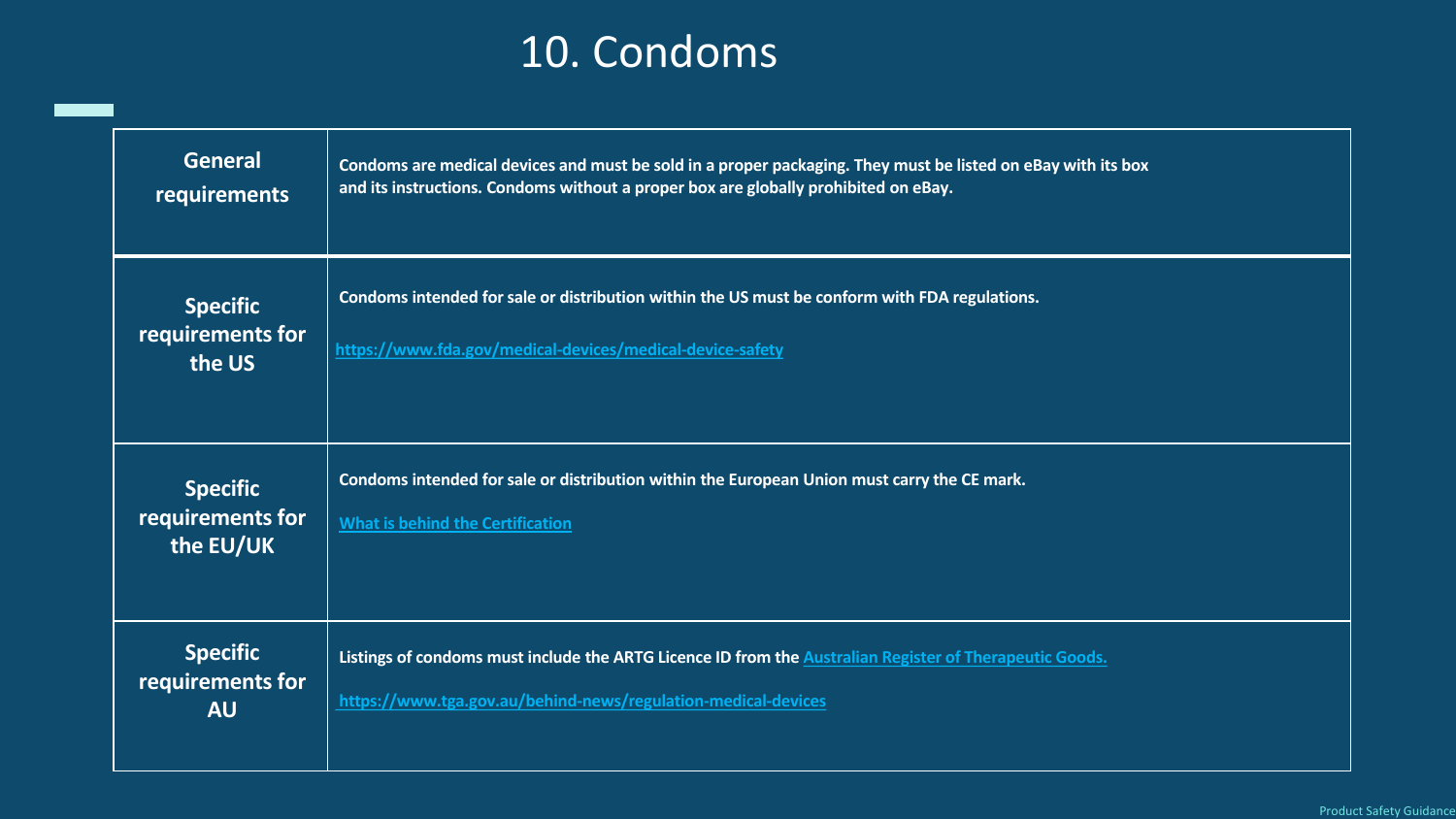## 11. Bean bags

<span id="page-13-0"></span>

| <b>General</b><br>requirements                | Bean bags must be properly labelled, must meet the local safety standards and must not have been recalled.                                                                                  |
|-----------------------------------------------|---------------------------------------------------------------------------------------------------------------------------------------------------------------------------------------------|
| <b>Specific</b><br>requirements for<br>the US | Recalled bean bags cannot be listed. Example of recalled bean bags: Risk of Entrapment and Suffocation<br>https://www.cpsc.gov/Recalls/2015/ace-bayou-reannounces-recall-of-bean-bag-chairs |
| <b>Specific</b>                               | EU: The EU General Product Safety Directive applies to bean bags. All products marketed must be safe to use. Bean                                                                           |
| requirements for                              | bags subject to a RAPEX alert cannot be listed. For more information: Poufs and Bean Bags                                                                                                   |
| the EU/UK                                     | UK: The UK differs to the rest of the EU, please visit the Business Companion Guide                                                                                                         |
| <b>Specific</b>                               | Bean bags must comply with the mandatory requirements from the Consumer Goods (Bean Bags) Safety Standard                                                                                   |
| requirements for                              | 2014.                                                                                                                                                                                       |
| <b>AU</b>                                     | <b>More information:</b> Bean Bags Standards                                                                                                                                                |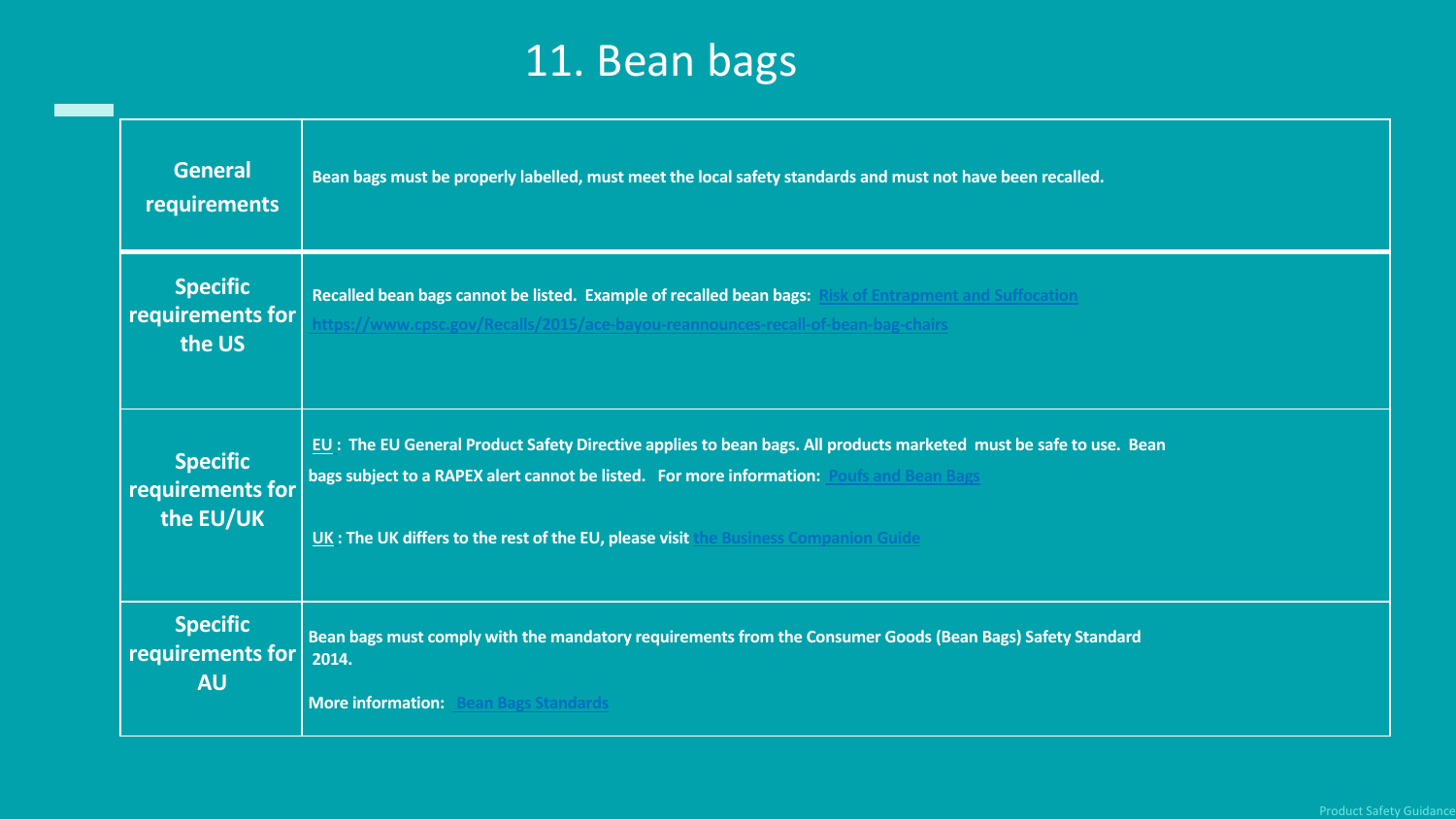## 12. Airbags

<span id="page-14-0"></span>

| General<br><b>Requirements</b> | Airbag covers are not permitted on any eBay site. These products are not made available for sale by manufacturers.<br><b>Takata Global Recall:</b><br>Tens of millions of vehicles with Takata air bags are under recall. Long-term exposure to high heat and humidity can<br>cause these air bags to explode when deployed. Such explosions have caused injuries and deaths.<br>The airbags, made by major parts supplier Takata, were mostly installed in cars from model year 2002 through 2015.<br>Some of those airbags could deploy explosively, injuring or even killing car occupants.<br>For more information regarding the Takata recall and the car models affected please visit the Takata recall site:<br>$\bullet$ |
|--------------------------------|----------------------------------------------------------------------------------------------------------------------------------------------------------------------------------------------------------------------------------------------------------------------------------------------------------------------------------------------------------------------------------------------------------------------------------------------------------------------------------------------------------------------------------------------------------------------------------------------------------------------------------------------------------------------------------------------------------------------------------|
|--------------------------------|----------------------------------------------------------------------------------------------------------------------------------------------------------------------------------------------------------------------------------------------------------------------------------------------------------------------------------------------------------------------------------------------------------------------------------------------------------------------------------------------------------------------------------------------------------------------------------------------------------------------------------------------------------------------------------------------------------------------------------|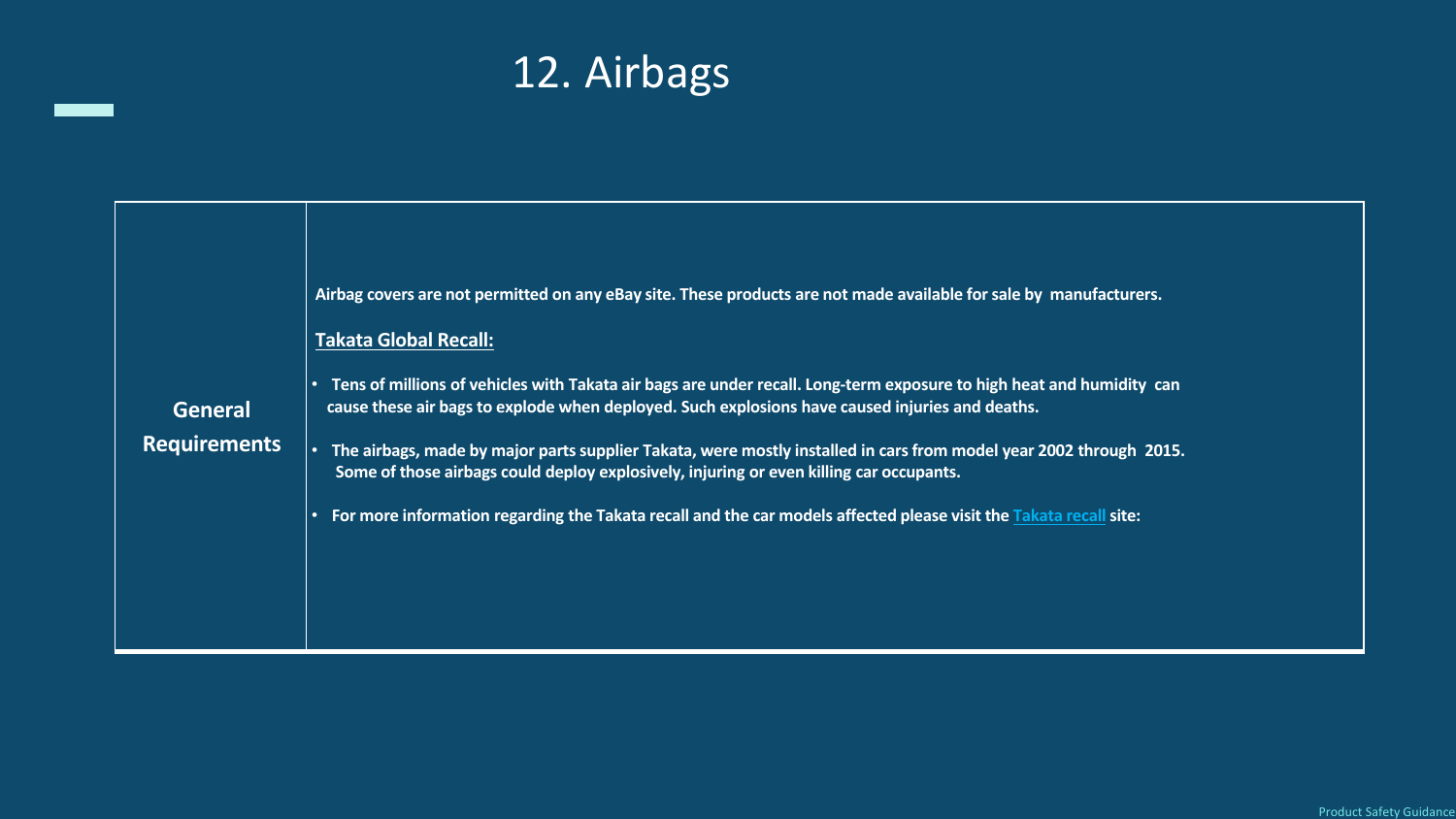#### 13. Other Products

<span id="page-15-0"></span>

| <b>Specific</b><br>requirements<br>for the EU/UK | In Germany, please make sure that your products complies with the mandatory safety standards:<br>Car Parts<br><b>LED Light Bulbs</b><br>In the UK: specific requirements for the below products:<br><b>Furniture: please see</b> the Business Companion Guide<br><b>Electrical equipment:</b><br>- Electromagnetic compatibility: Manufacturers, suppliers and installers of electronic and electrical equipment must comply with electromagnetic<br>compatibility regulations. More information<br>- Plugs and Sockets: Electrical products must be supplied correctly fitted with a fused and approved UK three-pin plug (BS 1363). Please<br><b>General Product Safety. For more information</b><br>Outdoor noise, regulating certain types of outdoor machinery, to control the noise produced. Please visit this guidance<br>ELV, limiting the environmental impact of disposal of vehicles, by reducing the amount of waste created when they are scrapped. Please visit this |
|--------------------------------------------------|-------------------------------------------------------------------------------------------------------------------------------------------------------------------------------------------------------------------------------------------------------------------------------------------------------------------------------------------------------------------------------------------------------------------------------------------------------------------------------------------------------------------------------------------------------------------------------------------------------------------------------------------------------------------------------------------------------------------------------------------------------------------------------------------------------------------------------------------------------------------------------------------------------------------------------------------------------------------------------------|
| <b>Specific</b><br>requirements for AU           | Please make sure that your product complies with the mandatory safety standards:<br>Bicycles (pedal) : mandatory standard for pedal bicycles based on the Australian and New Zealand Standard AS/NZS 1927:1998. Please see<br>Portable swimming pools: Consumer Goods (Portable Swimming Pools) Safety Standard 2013 sets out the mandatory requirements for portable swimming<br>pools. More information                                                                                                                                                                                                                                                                                                                                                                                                                                                                                                                                                                           |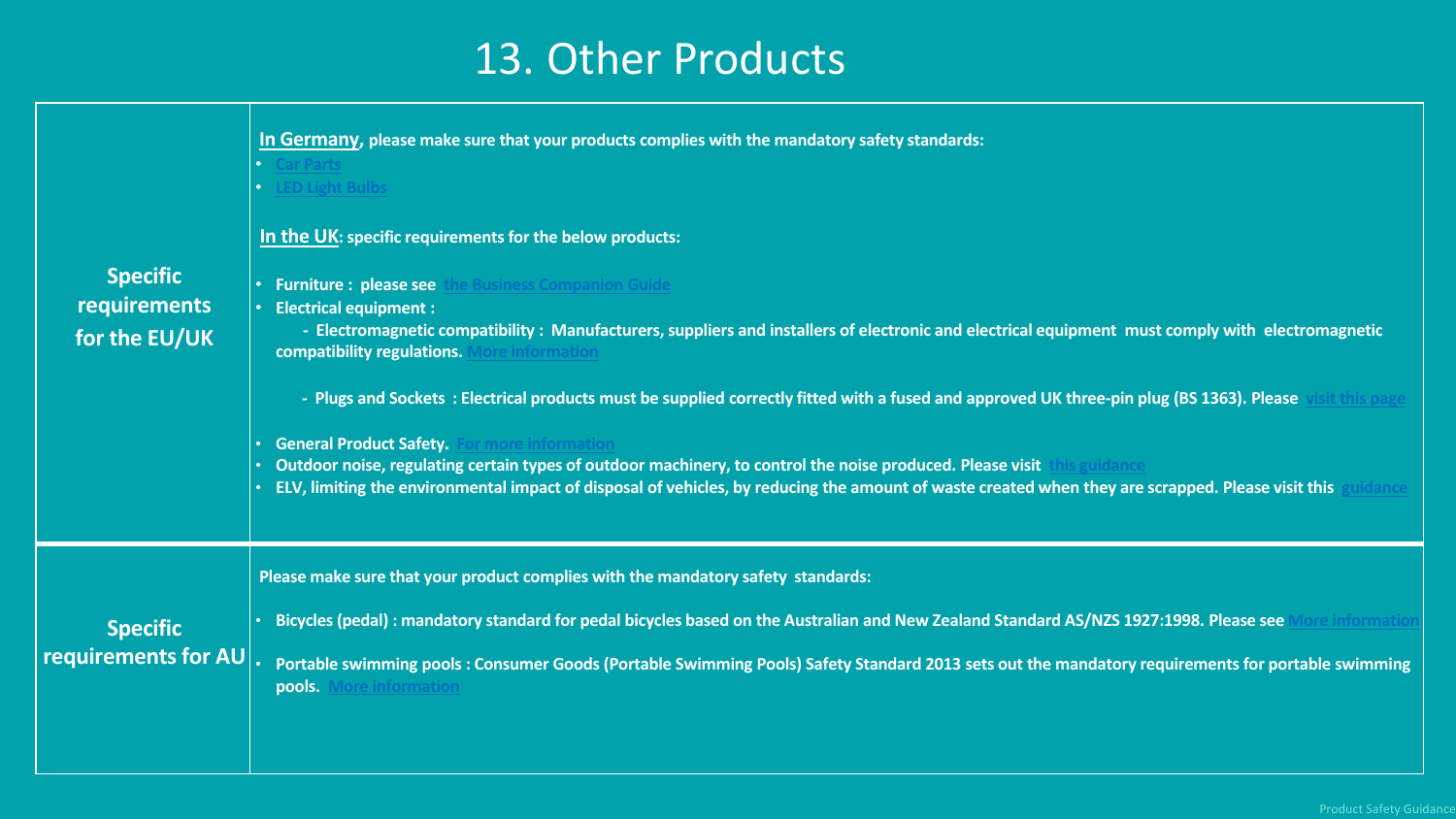#### 13. Other Products

| <b>Specific</b><br>requirements for<br><b>AU</b> | · Small high powered magnets                                                                                                                                                                                                         |
|--------------------------------------------------|--------------------------------------------------------------------------------------------------------------------------------------------------------------------------------------------------------------------------------------|
|                                                  | Magnets of a certain size marketed for uses such as toys, games, kits or jewellery are prohibited                                                                                                                                    |
|                                                  | <b>More information</b>                                                                                                                                                                                                              |
|                                                  | • Sunglasses and fashion spectacles                                                                                                                                                                                                  |
|                                                  | The Consumer Goods (Sunglasses and Fashion Spectacles) Safety Standard 2017 sets out the mandatory requirements for sunglasses<br>and fashion spectacles.<br><b>More information</b>                                                 |
|                                                  | <b>Swimming and flotation aids</b>                                                                                                                                                                                                   |
|                                                  | The Consumer Goods (Swimming and Flotation Aids) Safety Standard 2017 sets out the mandatory requirements for swimming and<br>flotation aids.<br><b>More information</b>                                                             |
|                                                  | <b>Motor vehicle related products</b>                                                                                                                                                                                                |
|                                                  | If you are listing motor vehicle related products, please make sure that they comply with Australian standards and are properly<br>labelled.                                                                                         |
|                                                  | Guide on mandatory safety standards regarding motor vehicle related products in English, Chinese and Vietnamese                                                                                                                      |
|                                                  | <b>Exercise Equipment</b>                                                                                                                                                                                                            |
|                                                  | If you are listing exercise equipment, please make sure that they comply with Australian standards and are properly labelled.<br>Guide on mandatory safety standards regarding exercise equipment in English, Chinese and Vietnamese |
|                                                  | <b>Decorative alcohol fuelled devices:</b>                                                                                                                                                                                           |
|                                                  | If you are listing decorative alcohol fuelled devices, please make sure that they comply with Australian standards and are properly<br>labelled.                                                                                     |
|                                                  | Guide on mandatory safety standards regarding decorative alcohol fuelled devices                                                                                                                                                     |
|                                                  | Please find here some other products with guidelines of the relevant mandatory standards.                                                                                                                                            |
|                                                  |                                                                                                                                                                                                                                      |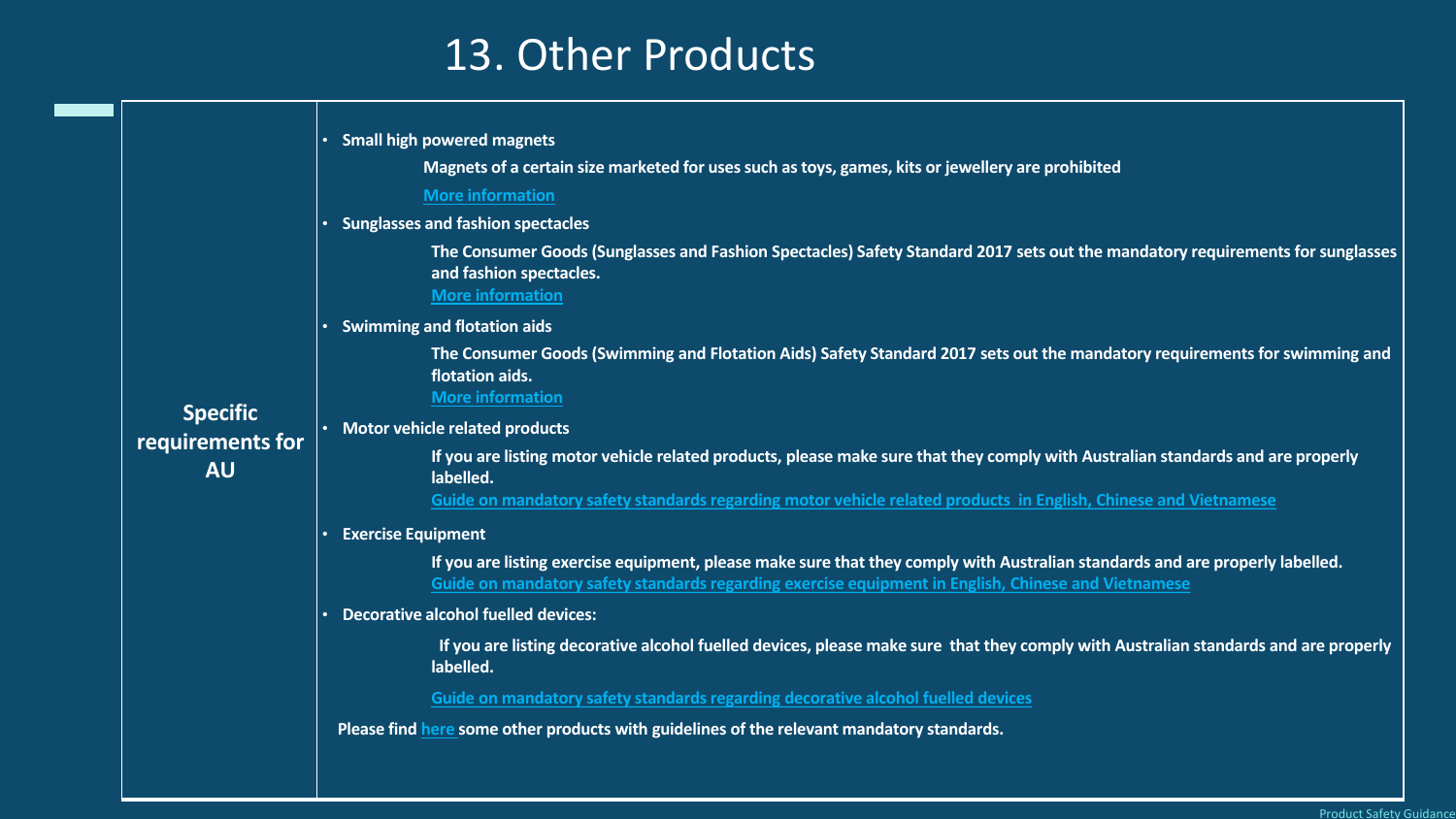#### <span id="page-17-0"></span>14. UK Electrical Equipment and Environmental Regulations

#### **Specific requirements for the UK:**

In the UK, electrical equipment must comply with some specific environmental regulations:

- **Batteries**, when being placed on the market, must be manufactured appropriately and labelled correctly. Please see the **[guidance](https://nam01.safelinks.protection.outlook.com/?url=http%3A%2F%2Fwww.gov.uk%2Fguidance%2Fregulations-batteries-and-waste-batteries&data=02%7C01%7Clmarty%40ebay.com%7C5343712c2f44441256ff08d85b0b85bd%7C46326bff992841a0baca17c16c94ea99%7C0%7C0%7C637359452501835071&sdata=c5lgzTTxkg6ApQwRTtdE0ULK6LGK2lfNp6n8Qmw7f0k%3D&reserved=0)**
- **Ecodesign** of energy related products, which must meet generic or specific measures relating to their use of energy. Please see the **[guidance](https://nam01.safelinks.protection.outlook.com/?url=http%3A%2F%2Fwww.gov.uk%2Fguidance%2Fplacing-energy-related-products-on-the-uk-market&data=02%7C01%7Clmarty%40ebay.com%7C5343712c2f44441256ff08d85b0b85bd%7C46326bff992841a0baca17c16c94ea99%7C0%7C0%7C637359452501835071&sdata=WGmjFqKl9YhlMQ25c2kFuBjvbs2yk3bLcZOFtH7Npdw%3D&reserved=0)**
- **Energy information**, must be clear and consistent on energy-consuming products. Please see the **[guidance](https://nam01.safelinks.protection.outlook.com/?url=http%3A%2F%2Fwww.gov.uk%2Fguidance%2Fthe-energy-labelling-of-products&data=02%7C01%7Clmarty%40ebay.com%7C5343712c2f44441256ff08d85b0b85bd%7C46326bff992841a0baca17c16c94ea99%7C0%7C0%7C637359452501845058&sdata=WH4lpQVLj33hiVpvJhu%2BJ%2FxzdR7Zeof9KjADNWiwWh0%3D&reserved=0)**
- **RoHS**, which regulates the allowable limits of certain hazardous substances and chemicals in electrical and electronic equipment (EEE). Please see the **[guidance](http://www.gov.uk/guidancepliance)**
- **WEEE**, regulation aiming to reduce the amount of waste EEE, encouraging recovery, reuse and recycling of products and components. Please see the **[guidance](http://www.gov.uk/guidance)**